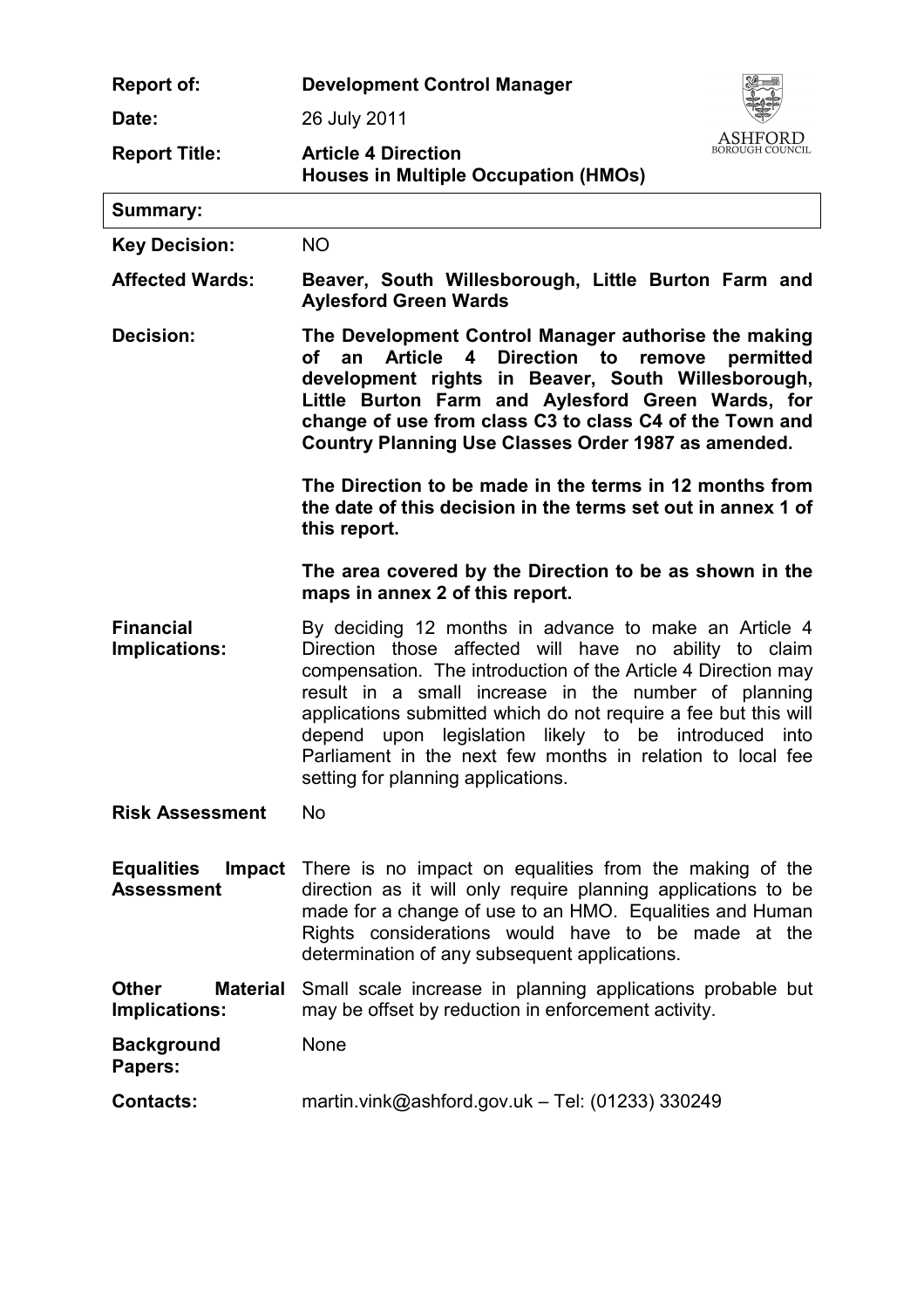**Agenda Item No.** 

# **Report Title: Article 4 Direction Houses in Multiple Occupation (HMOs) Beaver. South Willesborough, Little Burton Farm and Aylesford Green Wards**

## **Purpose of the Report**

- 1. In recent years local people and councillors have been concerned about the effects on the amenity of certain areas of the town from a concentration of houses in multiple occupation. Whilst some of these houses may not cause harm individually a concentration of them in a particular area can reduce the quality of life for other residents in the area.
- 2. This report sets out the reasons for introducing an Article 4 Direction to remove permitted development rights in 3 wards for change of use from class C3 to class C4 of the Town and Country Planning Use Classes Order 1987 as amended (UCO). This will mean that any such change would require an explicit planning permission from the council. Currently this permission is given by national legislation.

## **Issue under consideration**

- 3. Whether to authorise the making of an Article 4 Direction to remove permitted development rights for the change of use from single dwellings (C3) to houses in multiple occupation (C4) which is attached in annex one. The Article 4 Direction to apply to Beaver, South Willesborough, Little Burton Farm and Aylesford Green Wards as defined in the plans attached at annex 2.
- 4. Whether to introduce any limitation to permitted development rights immediately or in 12 months time to limit any liability for compensation

## **Background**

- 5. Under the planning acts planning permission is required to make a material change of use of a building. Consequently planning permission is required to change the use of a dwelling in single "family" occupation to one where a group of unrelated people live together sharing facilities, for example a student house. To reduce the number of planning applications that would need to be made and to allow flexibility within the planning system separate legislation (the Town and Country Planning General Permitted Development Order 1995 as amended (GPDO)) grants planning permission at a national level for certain changes from one use class to another.
- 6. The use classes referred to in the GPDO are set out in the Town and Country Planning Use Classes Order 1987 as amended (UCO). The UCO identifies classes for residential dwellings as follows: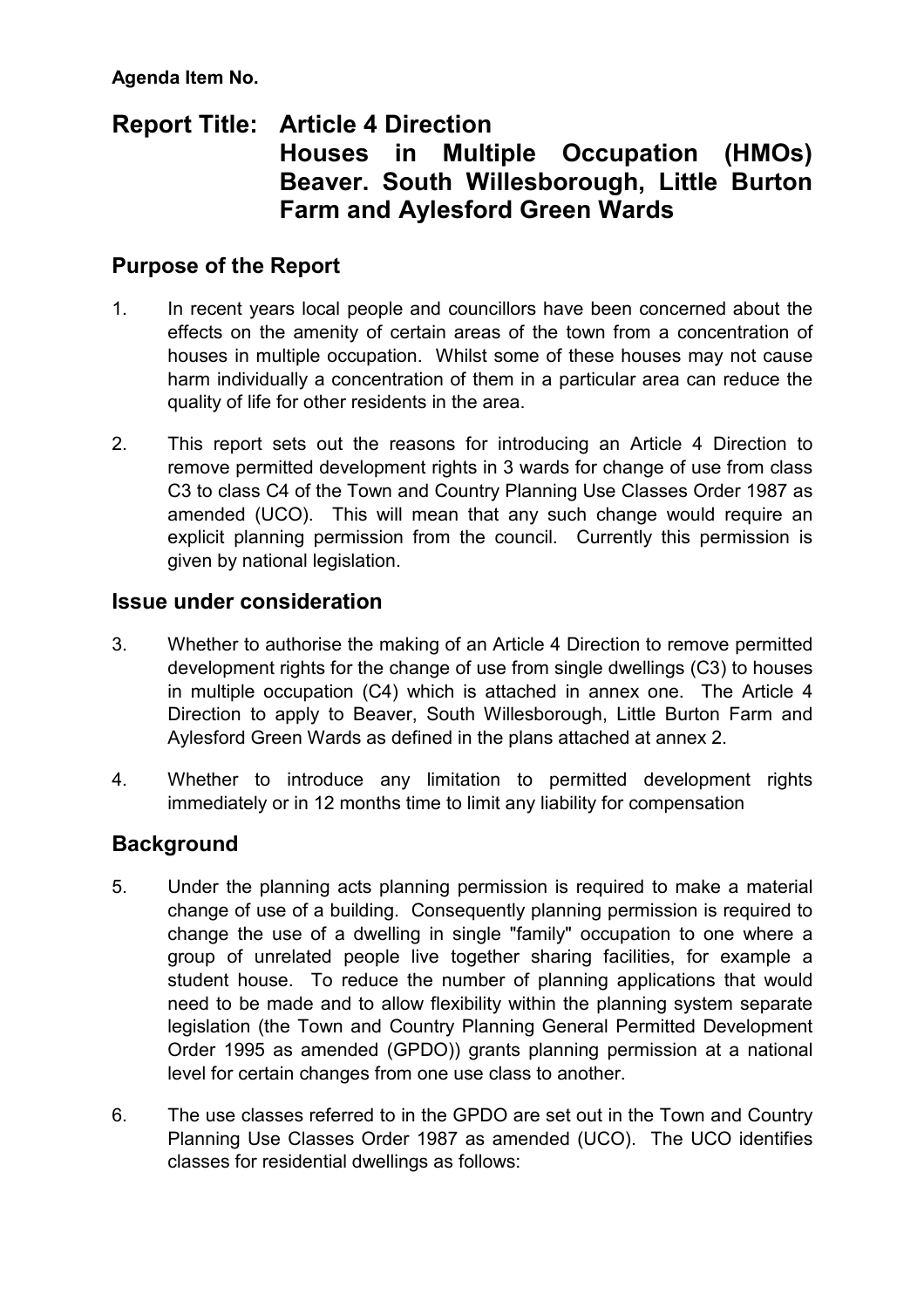**Class C3: Dwellinghouses** – this class is formed of 3 parts:

- C3(a): those living together as a single household as defined by the Housing Act 2004 (basically a 'family');
- C3(b): those living together as a single household and receiving care, and
- C3(c): those living together as a single household who do not fall within the C4 definition of a house in multiple occupation.

### **Class C4: Houses in multiple occupation (3-6 occupants)**

- 7. In broad terms, the new C4 class covers small shared houses or flats occupied by between 3 and 6 unrelated individuals who share basic amenities.
- 8. Planning permission is not required to change the use of a dwelling within a use class and, because of the permission in the GPDO, it is not required to change from a C3 use to a C4 use or from C4 to C3.
- 9. Large houses in multiple occupation (those with more than 6 people sharing) are unclassified by UCO. In planning terms they are described as being *sui generis* (of their own kind). In consequence, a planning application is now required for a change of use from a dwelling house (C3) to a large house in multiple occupation or from a Class C4 house in multiple occupation to a large house in multiple occupation where a material change of use is considered to have taken place.

## **Justification for introducing an Article 4 Direction**

- 10. A loss of control over changes of use from C3 to C4 will harm the sustainability of neighbourhoods within Ashford over the long term, which constitutes damage to an interest of acknowledged planning importance. An increase in concentrations of HMOs in an area alters the population mix, impacting on the facilities and services that can be supported, as well as affecting residential amenity and social cohesion; and these issues cannot be addressed successfully by neighbourhood management measures alone. Evidence of the impacts caused by high concentrations of HMOs in these wards is set out in the evidence section below
- 11. In recent years HMOs have encroached into areas traditionally characterised by family housing. Where possible the Borough Council has sought to ameliorate the harm caused by these concentrations but neither the licensing system under the Housing Acts nor the Community Safety Unit and our partners can control the impact at source.
- 12. Local Planning Authorities may make a direction under Article 4(1) of the GPDO 1995, as amended by the Town and Country Planning (General Permitted Development) (Amendment) (England) Order 2010, so that a change of use by permitted development must instead require planning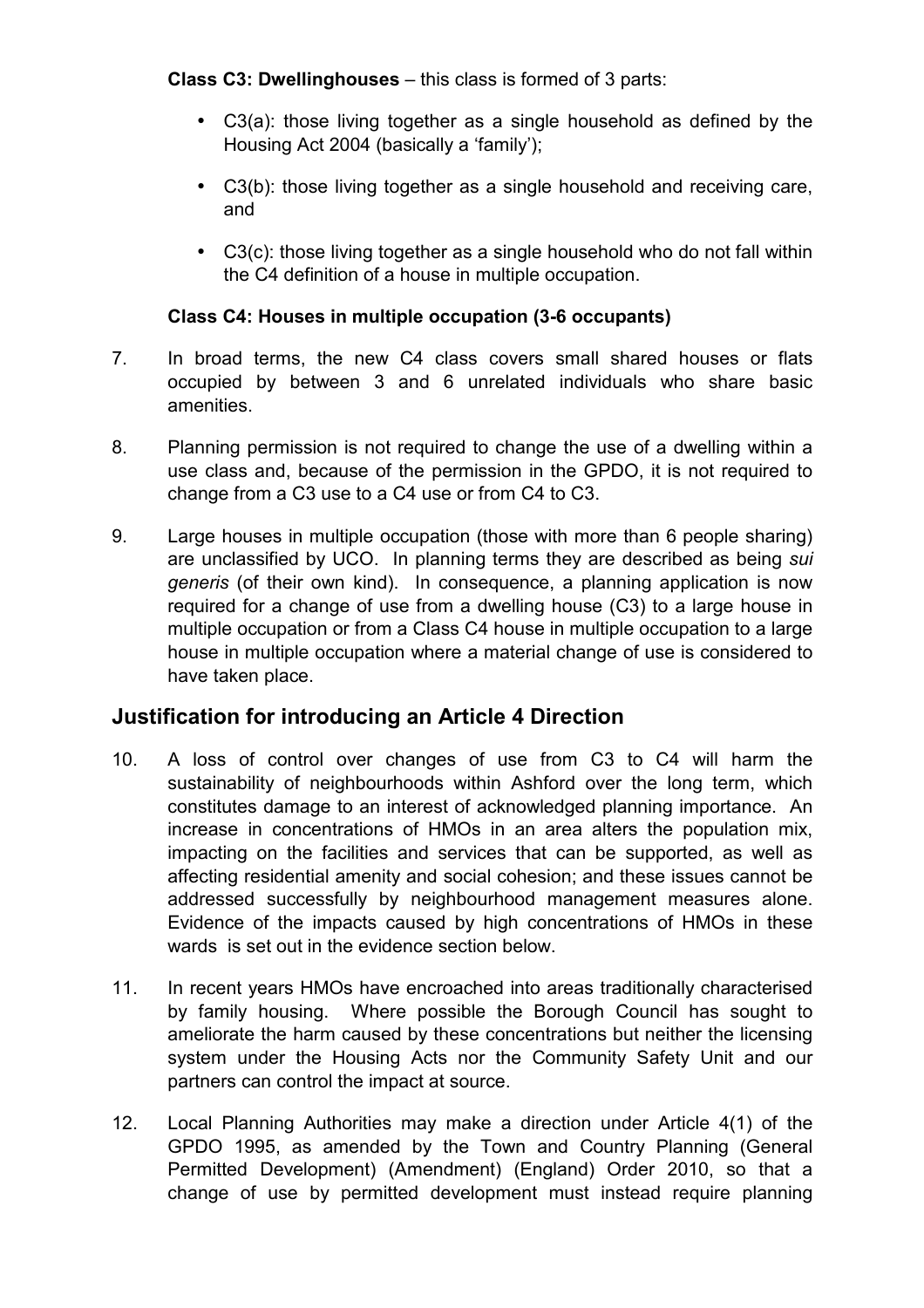permission, where the local authority is satisfied that this is expedient. It is considered that the evidence (set out below) in these 3 wards shows that high concentrations of HMOs have a detrimental effect on their local neighbourhood. This amounts to a compelling reason for and justifies HMOs being brought within planning control in the public interest. This amounts to circumstances which are sufficiently exceptional as to warrant the use of a direction in these wards, and it is intended to use the Article 4 Direction attached in annex 1 to do this. From the date when the direction comes into force all changes of use from C3 to C4 will require planning permission.

### **Evidence of the impact of high concentrations of houses in multiple occupation**

- 13. The problems associated with high concentrations of HMOs have been recognised nationally, by residents and organisations, the press and by the government. The study "Evidence Gathering-Housing In Multiple Occupation And Possible Planning Responses" carried out by Ecotec for the government in 2008 summarise the impacts as including:-
	- antisocial behaviour, noise and nuisance
	- imbalanced and unsustainable communities
	- negative impacts on the physical environment and streetscape
	- pressures upon parking provision
	- increased crime
	- growth in private rented sector at the expense of owner-occupation
	- pressure upon local community facilities, and
	- restructuring of retail, commercial services and recreational facilities to suit the lifestyles of the predominant population.

### **Evidence in Ashford**

- 14. The principal impacts in Ashford have been from noise and disturbance, impact on the environment from neglected gardens, litter, overflowing bins etc and pressure on parking due to more people living in HMO than would generally live in the same size house. Higher levels of transcience also means that people feel less commitment to maintaining the area in which they live. Some landlords also do not maintain their properties to the same level as owner occupiers or longer term tenants.
- 15. The principal areas of concern are
	- South Ashford where there has been a concentration of conversion to HMO of three storey properties in Beaver Ward. Some also have the ground floor garage converted into a separate flat. This has resulted in issues of noise, antisocial behaviour and parking pressures.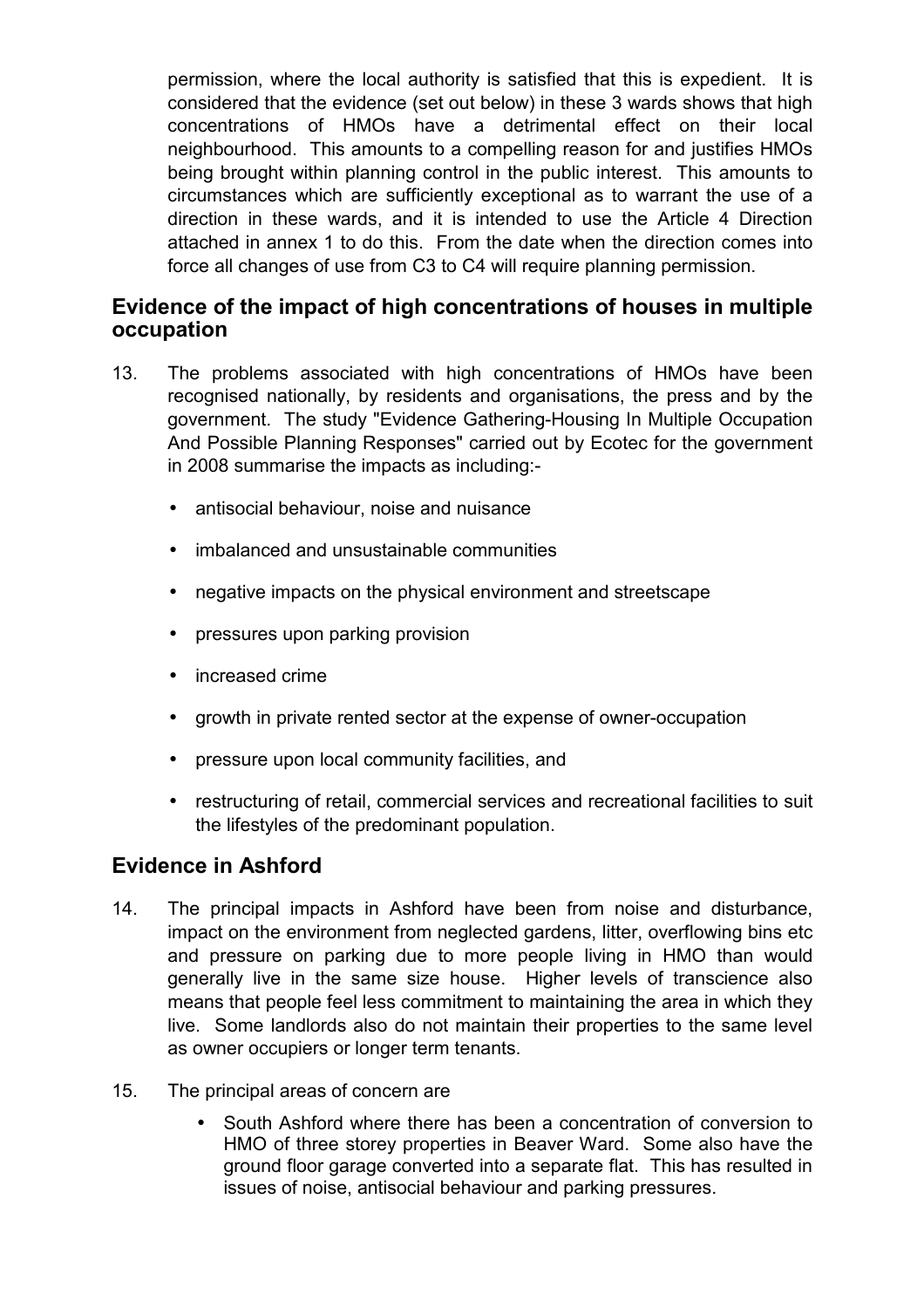- Bushy Royds where there has been increased pressure on parking on street,
- Little Burton Farm which has similar issues around pressure on parking, and
- Drummond Grove, Adams Drive, Billington Grove, Rayworth Court and Stroudley Close where if applications for new HMO licences under the Housing Act are received could lead to some of the issues identified above.

## **Scope of the Article 4 Direction**

16. The Direction is proposed to cover the wards where the greatest concentrations occur, where the evidence or risk of harm is greatest. Once the Article 4 Direction comes into force it does not mean that all applications for change of use to an HMO will be refused: the Council will have to determine such applications in accordance with the Development Plan and taking account of other material planning considerations.

## **Procedure for introducing the Article 4 Direction**

- 17. This report authorises the making of the Article 4 Direction attached in appendix 1. The Borough Council will give notice of the Direction and representations will be sought in accordance with the requirements of the Town and Country Planning (General Permitted Development) Order 1995, as amended. It is considered that because of the extent of the Article 4 Direction it is impracticable to serve individual notices on all owners and all occupiers, as permitted by Article 5 (2) of the above.
- 18. Following consideration of any representations, the next stage will be for the Council to confirm the Direction which will be done through a report to the Planning Committee or using delegated powers as appropriate and advertised as necessary.
- 19. The legislation allows the council to introduce Direction immediately but if this occurred any person making an application that was subsequently refused could claim compensation from the council. Alternatively if the Direction does not come into force until 12 months after notice of making the Direction has been published then no compensation is payable.
- 20. The risk of compensation claims if the Direction comes into force immediately is high. Owners of properties who have no intention of converting properties could apply for planning permission, which under the current fee regime does not attract a planning fee, and if the application is refused seek compensation. To expose the council to this risk is not in the wider public interest and therefore it is proposed that the Article 4 Direction will come into force one year after notice of making the Direction is given. The Direction will come into force automatically on this date, unless the Council receives a Direction from the Secretary of State cancelling or modifying it.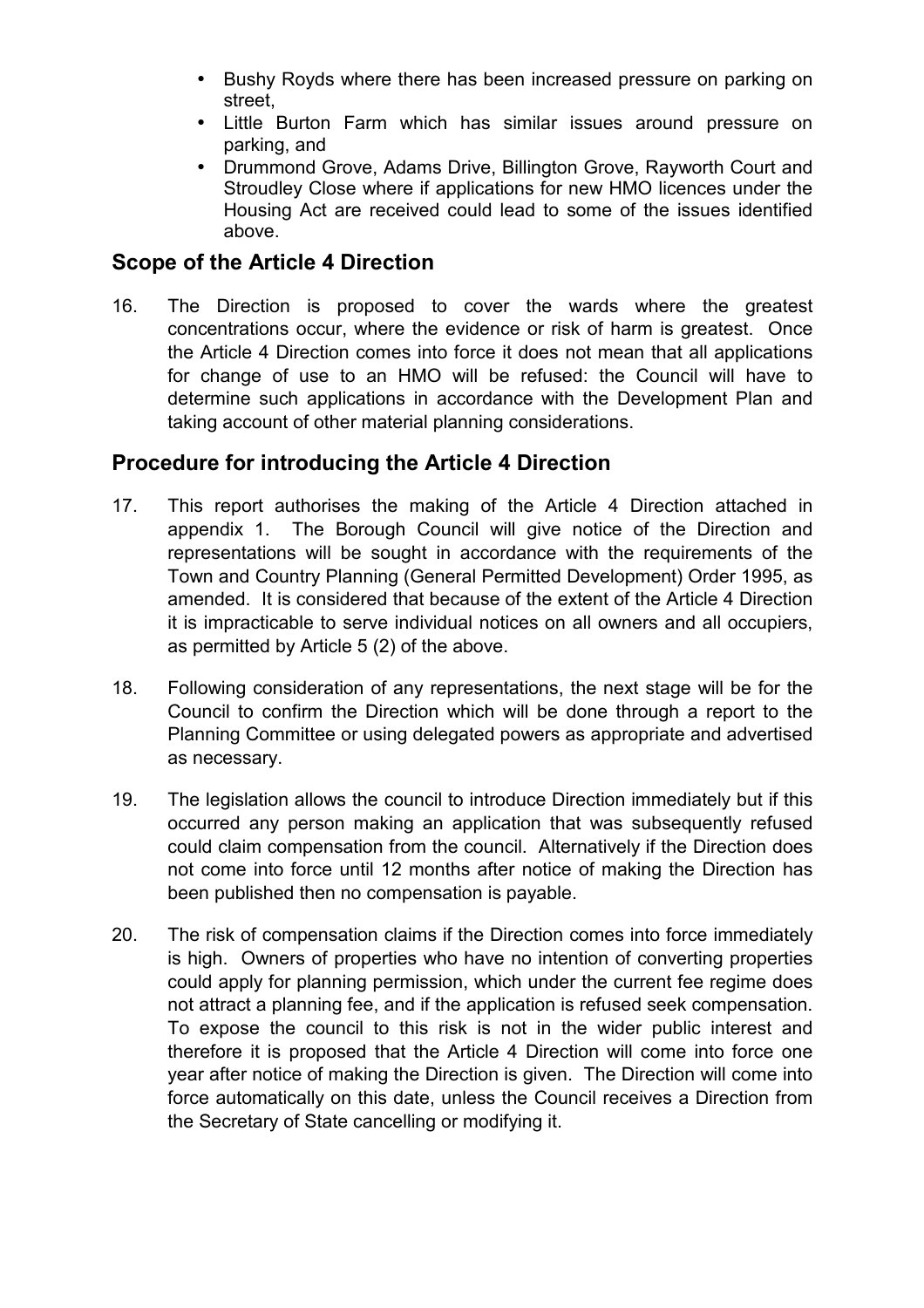## **Equalities Impact Assessment**

21. There is no impact on equalities from the making of the direction as it will only require planning applications to be made for a change of use to an HMO. Equalities and Human Rights considerations would have to be made at the determination of any subsequent applications.

## **Other Options Considered**

22. The other option is to do nothing and leave the current GPDO allowances in place. The consequences of this will be to allow concentrations of HMO to build up with no ability from the council to control the concentration in any area.

## **Contact: Martin Vink – Development Control Manager**

## **Email: [martin.vink@ashford.gov.uk](mailto:martin.vink@ashford.gov.uk)**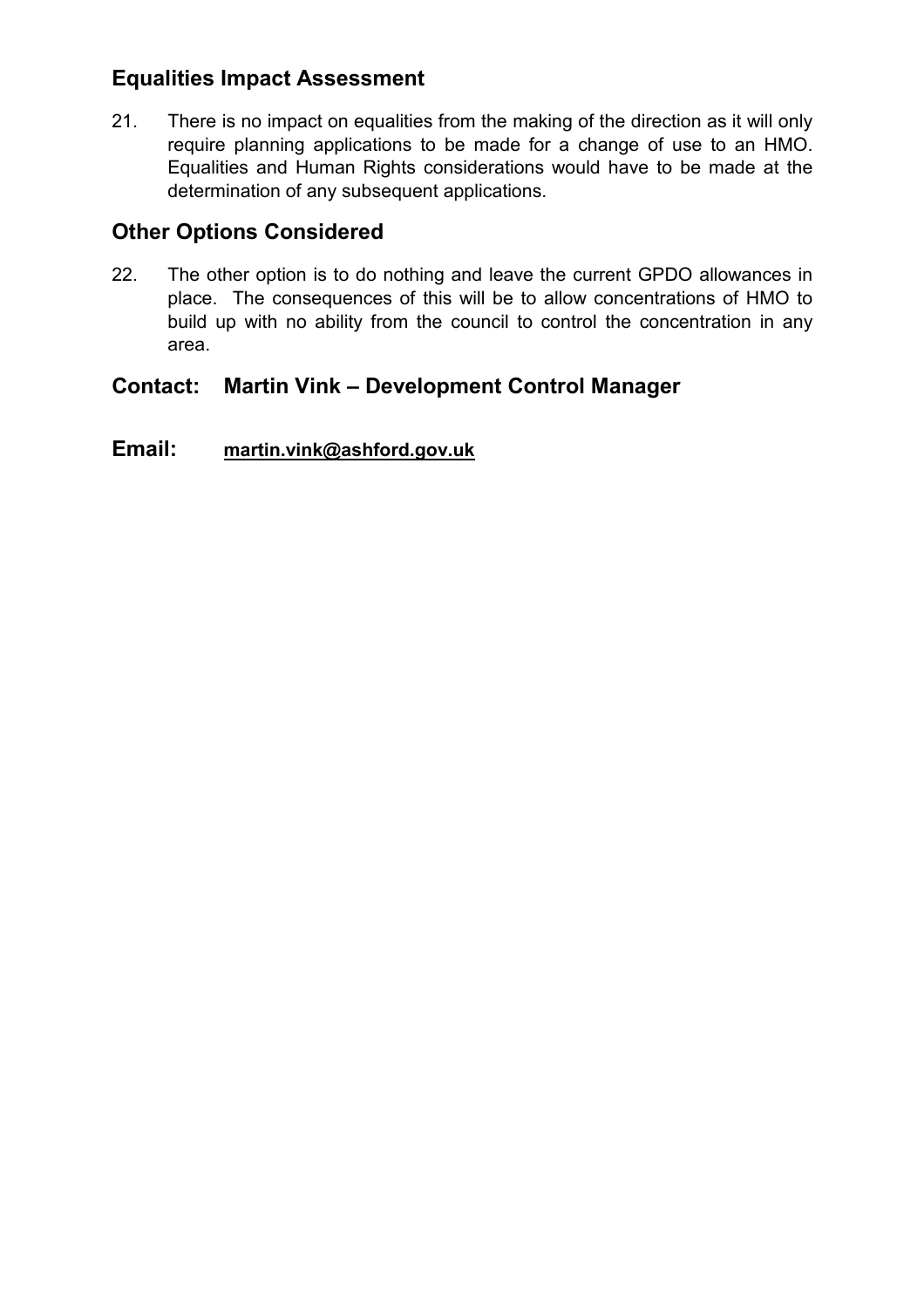#### **ASHFORD BOROUGH COUNCIL**

#### **TOWN AND COUNTRY PLANNING (GENERAL PERMITTED DEVELOPMENT) ORDER 1995 as amended (" the GPDO")**

#### **DIRECTION MADE UNDER ARTICLE 4(1) TO WHICH ARTICLE 5 APPLIES**

WHEREAS Ashford Borough Council being the appropriate local planning authority within the meaning of Article 4(4) of the GPDO, are satisfied that it is expedient that the development of the description set out in the Schedule below should not be carried on land shown edged black on the attached plans unless planning permission is granted on an application made under Part III of the Town and Country Planning Act 1990 as amended.

NOW THEREFORE the said Council in pursuance of the power conferred on them by Article 4(1) of the GPDO hereby direct that the permission granted by Article 3 of the GPDO shall not apply to development on the said land of the descriptions set out in the Schedule below:

#### **SCHEDLUE**

The change of use from a use within Class C3 (dwelling houses) of the Schedule to the Town and Country Planning (Use Classes) Order 1987 to a use falling within Class C4 (houses in multiple occupation) being development comprised within Class I of Part 3 of Schedule 2 of the GPDO and not being development within any other class.

This Direction shall come into force on November 2012

Dated this day of November 2011

Made under the Common Seal of ASHFORD BOROUGH COUNCIL affixed this day of November 2011

Mayor

Confirmed under the Common Seal of ASHFORD BOROUGH COUNCIL affixed this day of 20

Mayor